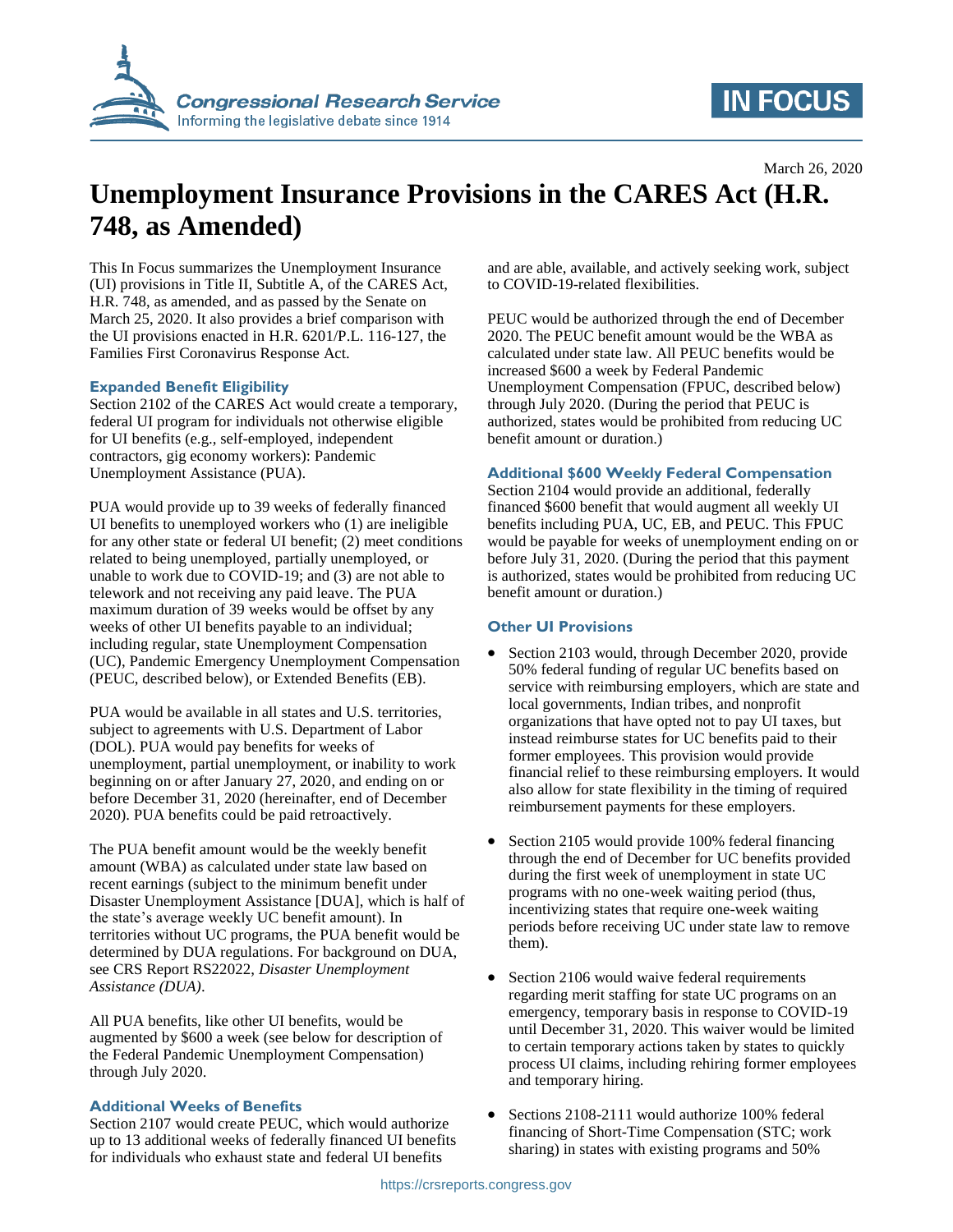federal financing for states that set up STC programs (up to the equivalent of 26 weeks of benefits for individuals) through the end of December 2020. It would also authorize \$100 million in federal grants to support STC. DOL would be required to provide STC technical assistance. For background on STC programs, see CRS Report R40689, *Compensated Work Sharing Arrangements (Short-Time Compensation) as an Alternative to Layoffs*.

- Sections 2112-2114 would provide \$50 million to waive the seven-day waiting period for Railroad Unemployment Insurance (RRUI) benefits. It would also authorize a comparable FPUC (\$1,200 for RRUI biweekly benefits; so \$600 per week) for RRUI through July 2020. It would provide an additional 13 weeks of federally financed RRUI benefits through the end of December 2020, comparable to PEUC. For background on RRUI, see CRS Report RS22350, *Railroad Retirement Board: Retirement, Survivor, Disability, Unemployment, and Sickness Benefits*.
- Section 2115 would provide \$25 million in funding for the DOL Office of Inspector General for audits, investigations, and oversight related to the UI provisions in H.R. 748.
- Section 2116 would authorize DOL to issue operating instructions and other guidance needed to implement the UI provisions in H.R. 748.

#### **Interactions with UI Provisions in H.R. 6201/P.L. 116-126**

In general, the UI provisions in H.R. 748, the CARES Act, are non-overlapping with the UI provisions in H.R. 6201/P.L. 116-127, the Families First Coronavirus Response Act.

As described above, the UI provisions in the CARES Act focus on temporary federal interventions to expand UI benefit eligibility; provide additional federally financed weeks of UI benefits; and augment all weekly UI benefit payments with additional federally financed benefits amounts, among other provisions.

The UI provisions in the Families First Coronavirus Response Act provide various types of assistance to states, including

- \$1 billion in emergency administrative grant funding to states in calendar year 2020 for administrative purposes. (Half of this amount would be available to all states that meet certain requirements related to UC eligibility notifications and claims access. The second half of this amount would be available to states that experience at least a 10% increase in UC claims over the previous calendar year and meet certain other requirements related to easing UC eligibility requirements for individuals affected by COVID-19.);
- waivers of certain federal UI requirements for state UC programs (Section 2106 of the CARES Act adds merit

staffing, in some circumstances, to the list of waived federal UI requirements);

- waivers of interest payments and suspension of interest accrual on federal advances (loans) to states to pay UC benefits through December 2020;
- DOL assistance to states in establishing, implementing, and improving STC programs (Sections 2108-2111 of the CARES Act would provide temporarily federal financing (100% or 50%, depending on state action) of STC benefits as well as \$100 million in grants to support STC programs);
- temporary, 100% federal financing for EB (under permanent law: 50% state, 50% federal) from enactment until the end of December 2020, but only for states that receive both halves of the emergency administrative grants. This law also temporarily removes the current incentive in EB law for states to have a waiting week for their regular UC programs through December 2020. (As of this date, EB is not available in any state.)

## **Additional Resources**

For a summary of the UI provisions in H.R. 6201/P.L. 116- 127, the Families First Coronavirus Response Act (enacted March 18, 2020), see CRS Insight IN11249, *H.R. 6201: Paid Leave and Unemployment Insurance Responses to COVID-19*.

For DOL guidance to states on implementing the UI provisions in H.R. 6201/P.L. 116-127, see DOL Unemployment Insurance Program Letter, No. 13-20, *Families First Coronavirus Response Act, Division D Emergency Unemployment Insurance Stabilization and Access Act of 2020* (March 22, 2020), available at https://wdr.doleta.gov/directives/corr\_doc.cfm?DOCN= 8634.

For additional introduced legislation related to UI and COVID-19, see CRS Report R45478, *Unemployment Insurance: Legislative Issues in the 116th Congress*.

For background on permanent-law UI programs and benefits, see CRS Report RL33362, *Unemployment Insurance: Programs and Benefits*.

For minimum DUA amounts, see DOL Unemployment Insurance Program Letter, No. 11-20, *Attachment 1*, *Minimum Disaster Unemployment Assistance (DUA),* (March 19, 2020), available at https://wdr.doleta.gov/ directives/attach/UIPL/UIPL\_11-20\_Attachment.pdf.

**Katelin P. Isaacs**, Specialist in Income Security **Julie M. Whittaker**, Specialist in Income Security

**IF11475**